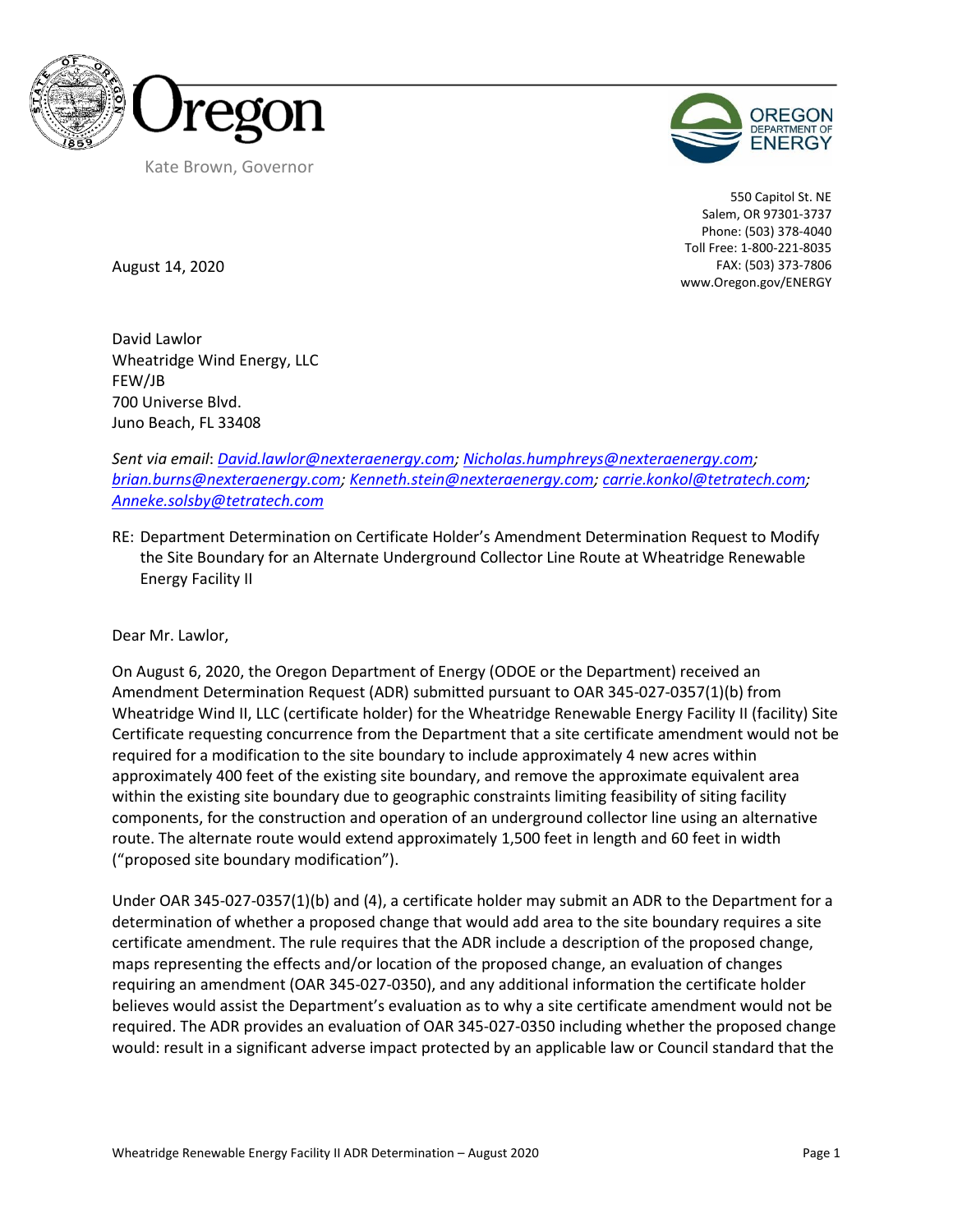Council has not addressed in an earlier order; impair the certificate holder's ability to comply with a site certificate condition; or, require a new or amended site certificate condition.

As presented in Attachment 1, ODOE Evaluation and Determination – WREFII Site Boundary Modification, the Department concludes that the ADR includes all information required by OAR 345- 027-0357(4) and, based on review of the ADR, concurs with the certificate holder and confirms that the proposed site boundary modification would not require a site certificate amendment. In the semiannual or annual report, or next site certificate amendment request, the Department requests that the certificate holder describe the August 6, 2020 ADR, the Department's August 14, 2020 determination, and provide updated GIS data corresponding to the modified site boundary.

Pursuant to OAR 345-027-0357(5) and (6), on August 14, 2020, the Department posted the ADR and the Department's determination on the ADR on the WREFII project webpage at [https://www.oregon.gov/energy/facilities-safety/facilities/Pages/WREF-II.aspx,](https://www.oregon.gov/energy/facilities-safety/facilities/Pages/WREF-II.aspx) with an announcement notifying interested individuals of the availability of the information. The Department also sent a courtesy notice to the Council's general mailing list and the special mailing list established for the facility (including the list set up for the legacy facility, Wheatridge Wind Energy Facility) via its electronic distribution service, ClickDimensions. At the August 21, 2020 Energy Facility Council meeting, Council Secretary Todd Cornett will provide verbal notice of the ADR and Department's determination to the Council during the Consent Calendar agenda item. Pursuant to OAR 345-027-0357(6), the certificate holder or the Council may request that the Department's determination be referred to Council for concurrence, modification or rejection.

If you have any questions, please do not hesitate to contact me.

Sincerely,

Sarah Esterson

Sarah Esterson, Senior Siting Analyst Oregon Department of Energy 550 Capitol St N.E., 1st Floor Salem, OR 97301 P: (503) 373-7945 E: [sarah.esterson@oregon.gov](mailto:sarah.esterson@oregon.gov)

#### **Attachment: ODOE Evaluation and Determination (WREFII ADR – Site Boundary Modification)**

## **cc (via e-mail distribution)**

Todd Cornett, Oregon Department of Energy Max Woods, Oregon Department of Energy Duane Kilsdonk, Oregon Department of Energy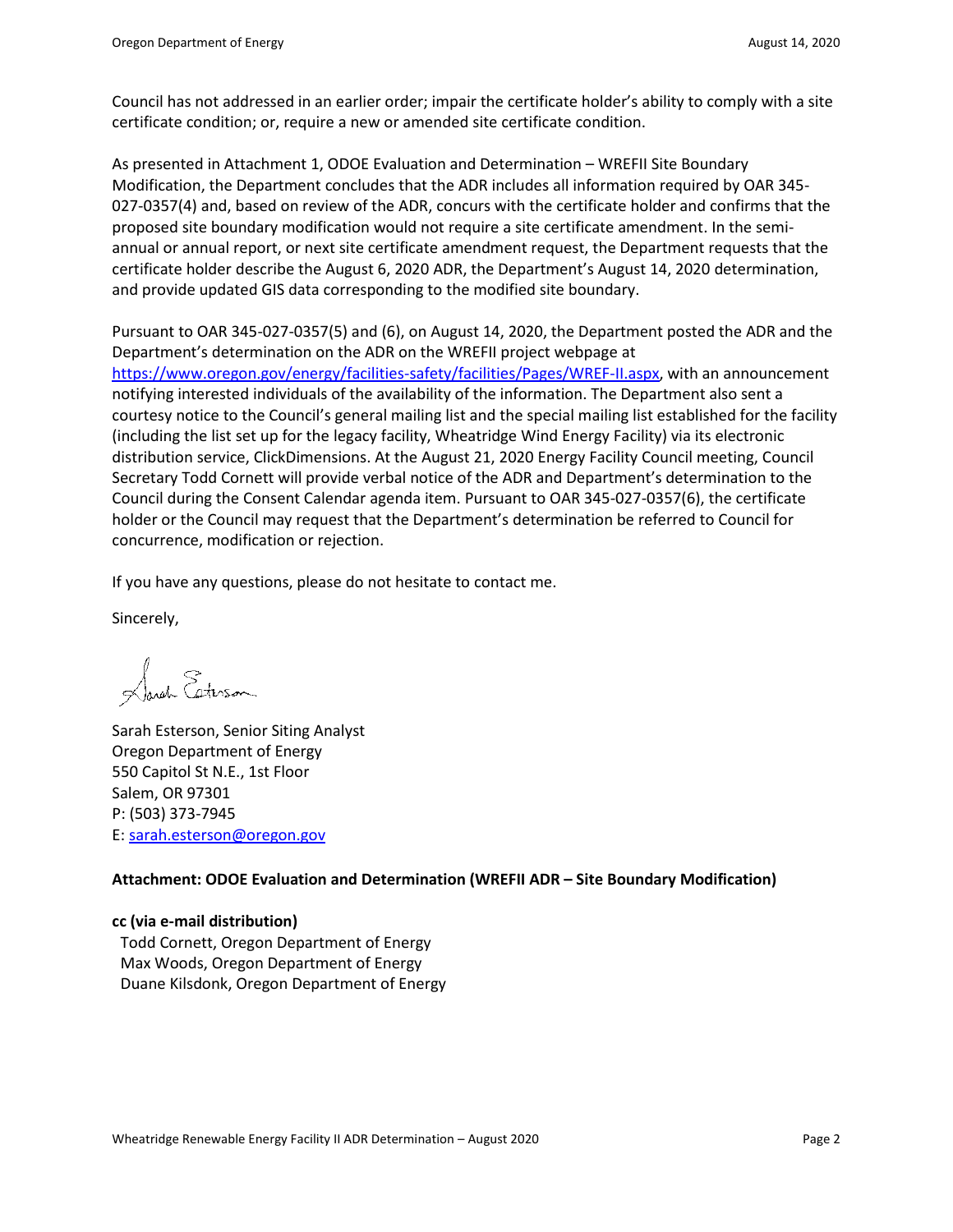**Attachment 1: ODOE Evaluation and Determination (WREFII ADR – Site Boundary Modification)**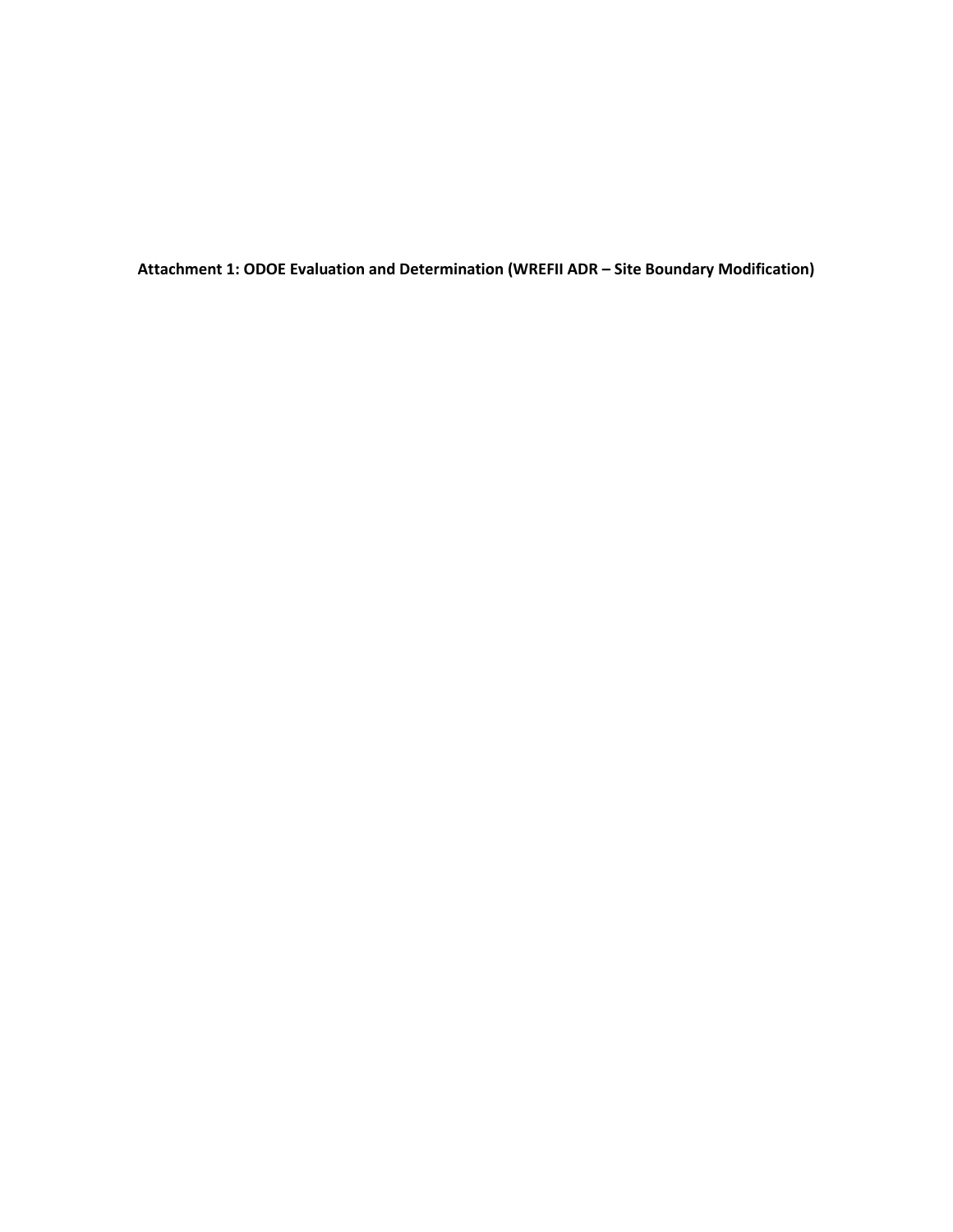#### **ODOE Evaluation and Determination (WREFII ADR – Site Boundary Modification)**

#### **Introduction**

The certificate holder proposes to modify the site boundary to include 4 new acres, within approximately 400 feet of the existing site boundary, in Morrow County to authorize use of an alternative route for construction and operation of an underground collector line (between wind turbines 92 and 111), with a maximum temporary disturbance footprint of 1,500 feet (length) by 60 feet (width). The area where the original collector line route was proposed, approximately 400 feet from new area, would equivalently be removed from the site boundary. The proposed site boundary modification was identified as necessary in July 2020, during current facility construction, where upon further review and engineering, the original collector line route was determined unsafe for trenching and boring equipment operation. The ADR describes that the collector line required reroute because the selected route was located on terrain with slopes exceeding 15 percent grade, where trenching and boring equipment can only operate safely on slopes with grades 15 percent or less without risk of tipping. The route that would be located within the new site boundary area includes slopes with grades less than 15 percent and would provide a shorter overall length than the original route. As presented on Figure 1 below, the existing site boundary includes corridors extending approximately 660 feet in width, in general, around wind turbines and wind turbine strings. The new area to be included in the modified site boundary is located within two wind turbine strings (see blue shaded area on Figure 1). The area to be removed from the site boundary is 400 feet east, and similar in length.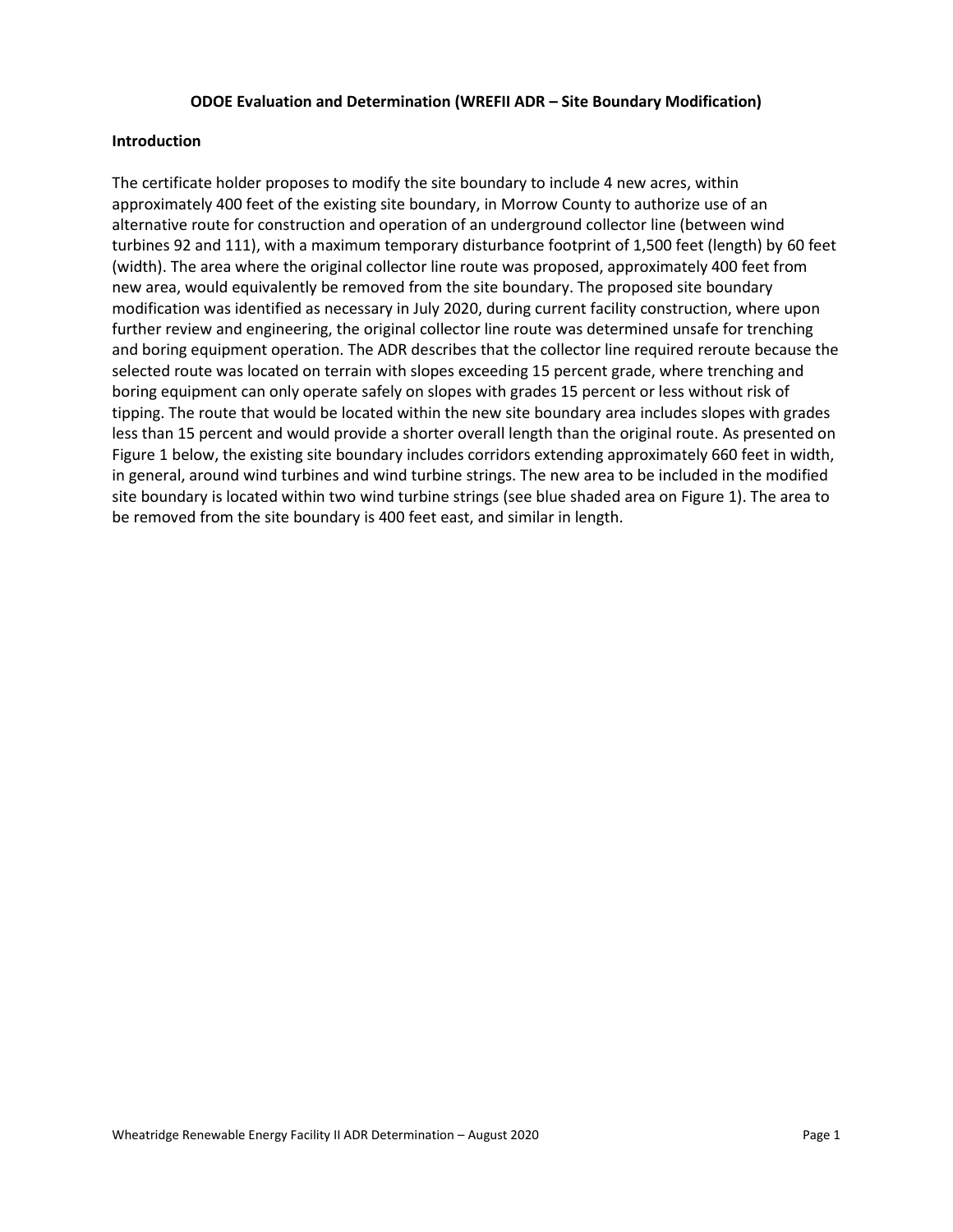

## **Figure 1: Proposed Site Boundary Modification for Alternate Underground Collector Line Route**

Wheatridge Renewable Energy Facility II ADR Determination - August 2020 Page 2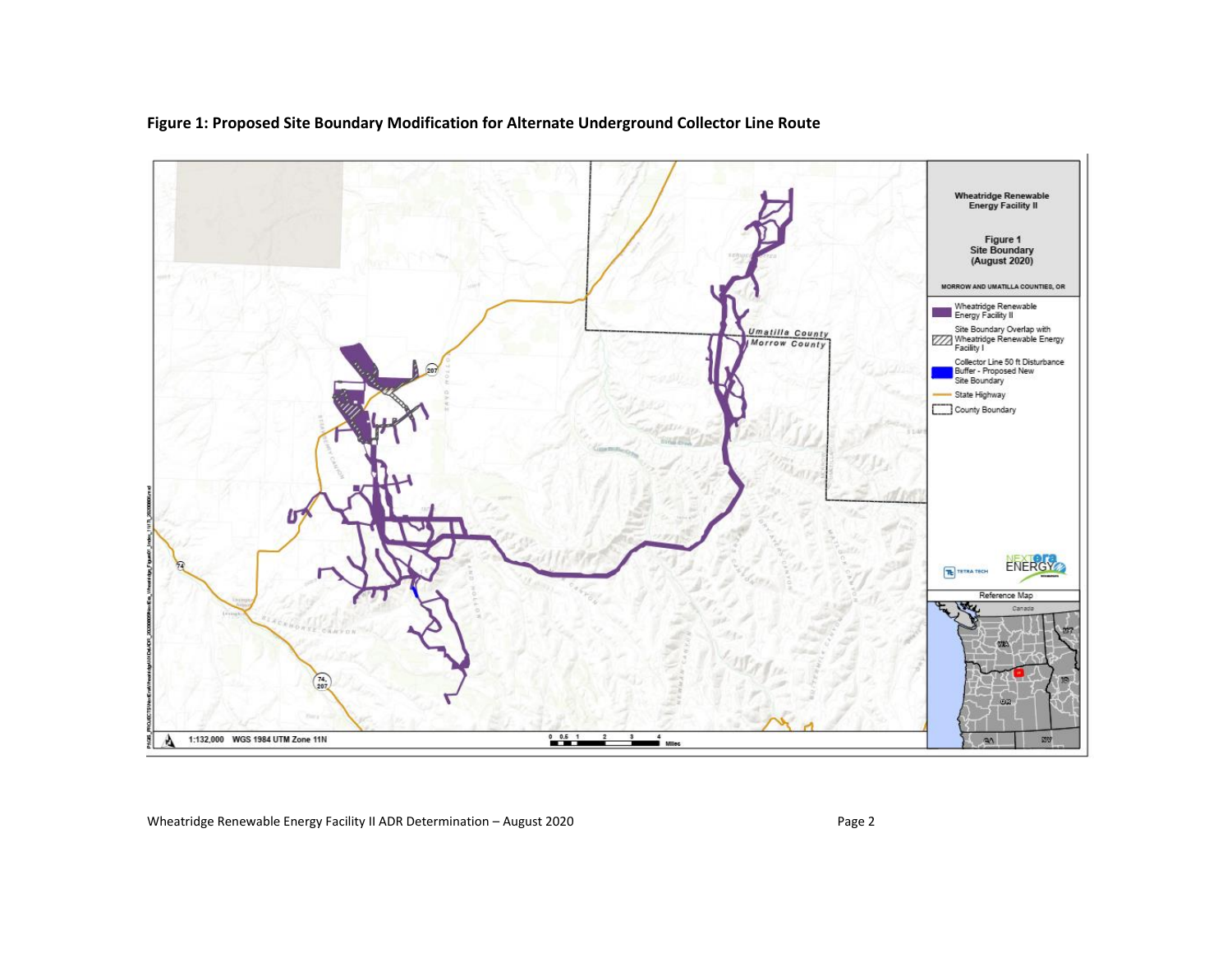### **Evaluation of Amendment Determination Request and Applicable Council Standards**

OAR 345-027-0350 contains the criteria used by the Oregon Department of Energy (Department) and Energy Facility Siting Council (Council) to determine when a proposed facility change requires a site certificate amendment. The certificate holder's August 6, 2020 Amendment Determination Request (ADR) includes an assessment of each criteria contained in the rule. The rule states:

*OAR 345-027-0350(4): …an amendment to a site certificate is required to…design, construct, or operate a facility in a manner different from the description in the site certificate, if the proposed change:*

- *(a) Could result in a significant adverse impact that the Council has not addressed in an earlier order and the impact affects a resource protected by Council standards;*
- *(b) Could impair the certificate holder's ability to comply with a site certificate condition; or*
- *(c) Could require a new condition or a change to a condition in the site certificate*

An ADR confirming any of the above criteria would result in a determination that a site certificate amendment is required. If the ADR demonstrates that none of the above criteria would be met, the proposed change can be completed without an amendment of the site certificate.

## *Evaluation Under OAR 345-027-0350(4)*

In order to evaluate whether a site certificate amendment is required, the certificate holder prepared and provided a compliance evaluation of all standards relevant to the proposed site boundary modification. Based upon review of the ADR, specific standards are further evaluated based on key issues when adding area to the site boundary for siting of facility components. Other standards and applicable substantive criteria determined by the Department not likely to be impacted by the proposed site boundary modification and where reliance on the Council's previous findings were determined acceptable are not further evaluated.

Construction and operation of underground collector lines was represented in the Application for Site Certificate (ASC) and therefore has been reviewed and approved by Council as part of the design and construction of the facility. Underground collector lines require trenches at depths of 3-feet or greater and include installation of 34.5 kilovolt (kV) insulated, stranded metal conductors nearly 3 inches in diameter, consisting of three wires, or phases and junction boxes.

## **Structural Standard [OAR 345-022-0020]; Soil Protection Standard [OAR 345-022-0022]**

The proposed site boundary modification could result in significant, adverse soil impacts and seismic, geologic and soil hazards. However, based on the proximity of the proposed site boundary modification to the existing site boundary (i.e. within 400 feet), the seismic, non-seismic and soil characteristics of the new site boundary were previously evaluated on the record of the ASC. Based on the Department's review of the ADR and ASC Exhibits H (Structural) and I (Soils), the new site boundary area contains the same characteristics and soil types as the approved site boundary and would not present any new or different risks not previously evaluated.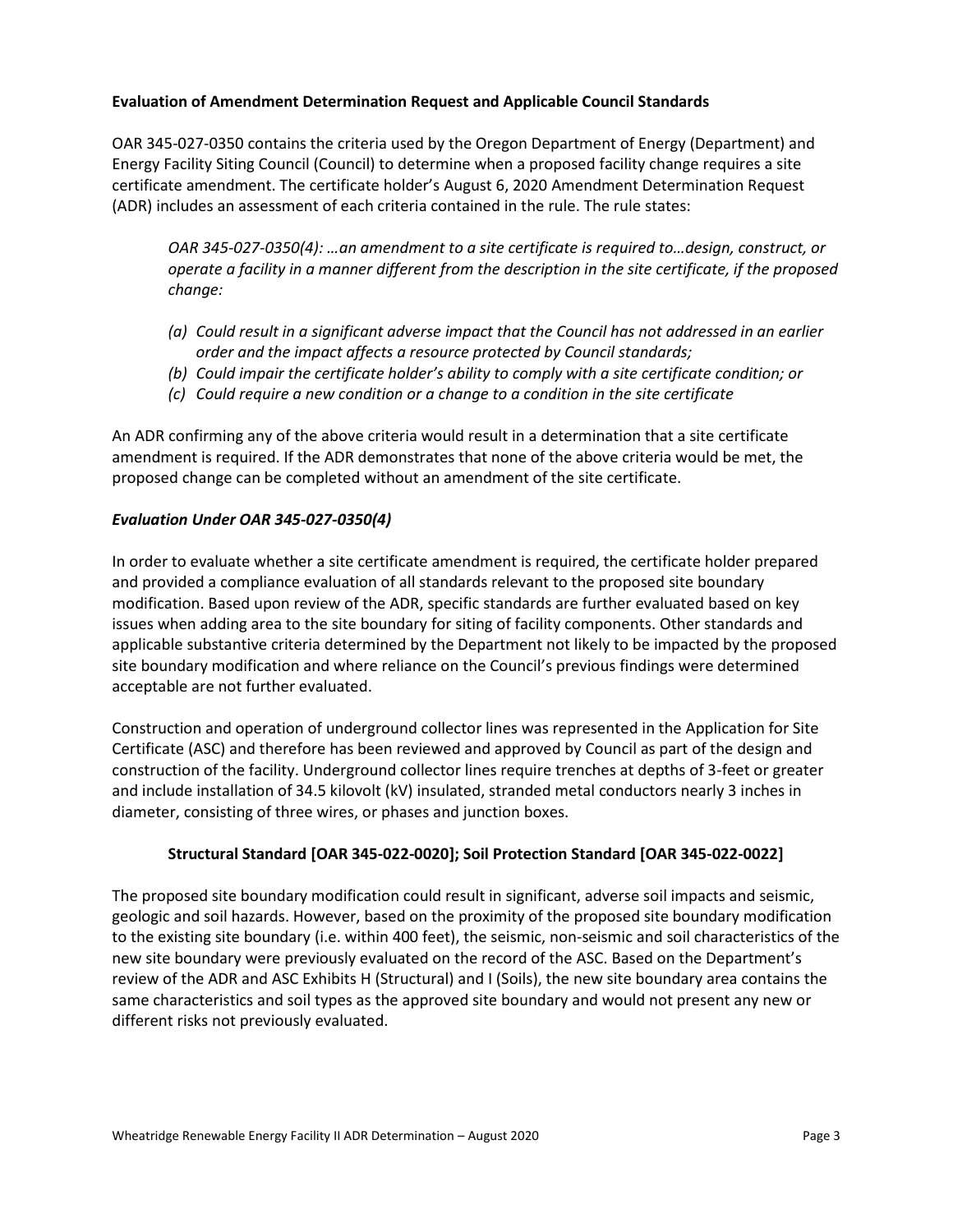The certificate holder also refers to requirements of existing conditions to support its compliance demonstration with the Structural Standard and Soil Protection standard. Specifically, Condition PRE-SS-01 requires a pre-construction site specific geotechnical investigation to be conducted; and, Condition CON-SP-01 and CON-SP-02 requires that construction activities be conducted in compliance with an Erosion and Sediment Control Plan as approved under the federally-delegated National Pollutant Discharge Elimination System Stormwater Discharge General Permit #1200-C.

The Department confirms that a pre-construction site specific geotechnical investigation report was submitted in December 2019, in accordance with Condition PRE-SP-01. The report was reviewed by the Department and Department of Geology and Mineral Industries (DOGAMI) staff Yumei Wang and assessed conditions extending beyond the site boundary, including the new site boundary area. Based on DOGAMI's review of the pre-construction geotechnical investigation report, it was determined that the design of the facility was sufficient to minimize public health and safety risks from potential seismic and non-seismic risks at the site and within the region. Based on the Department's review of the 2019 site-specific geotechnical investigation, and DOGAMI consultation and concurrence, the Department considers the 2019 evaluation to represent an adequate characterization of the site and a sufficient representation that the proposed new site boundary area can be utilized for the proposed underground collector line in a manner that would avoid dangers to human safety from geologic and seismic hazards. In addition, because the requirements of Conditions CON-SP-01 and CON-SP-02 (construction-related soil erosion control measures) would apply to the new site boundary area, the Department considers compliance with existing site certificate conditions sufficient to minimize potential soil impacts such as erosion, compaction and spills.

The Department concludes that the proposed site boundary modification would not be likely to result in a significant adverse impact that the Council has not addressed in an earlier order nor result in a new impact affecting a resource protected by the Structural Standard or Soil Protection standard. The Department further concludes that the use of the new site boundary area would not be likely to impact the certificate holder's ability to comply with a site certificate condition or require a new or change in existing condition.

#### **Land Use [OAR 345-022-0030]**

The certificate holder states that the proposed new site boundary area would be located on private, arable Exclusive Farm Use (EFU) zoned land, consistent with land use characteristics of the approved site boundary. The land use conditions and design and construction of collector lines would not differ from those previously evaluated by Council in previous orders for the facility (legacy Wheatridge Wind Energy Facility), where underground collector lines would result in temporary soil erosion and compaction, vegetation disturbance and potential introduction or increased noxious weed infestation to agricultural practices within the surrounding area. Conditions CON-SP-01 and CON-SP-02, as described above, were previously imposed to minimize soil erosion and compaction impacts during facility construction; Conditions PRE-FW-05 and PRE-LU-03 require implementation of a Revegetation Plan and Noxious Weed Control Plan during both construction and operation, and includes requirements for long-term monitoring and reporting. Because the proposed new site boundary area would not result in new land use conditions and collector line construction was previously identified and evaluated as part of facility design and construction, the Department concludes that the proposed site boundary modification would not be likely to result in a significant adverse impact that the Council has not addressed in an earlier order nor result in a new impact affecting a resource protected by the Land Use standard. The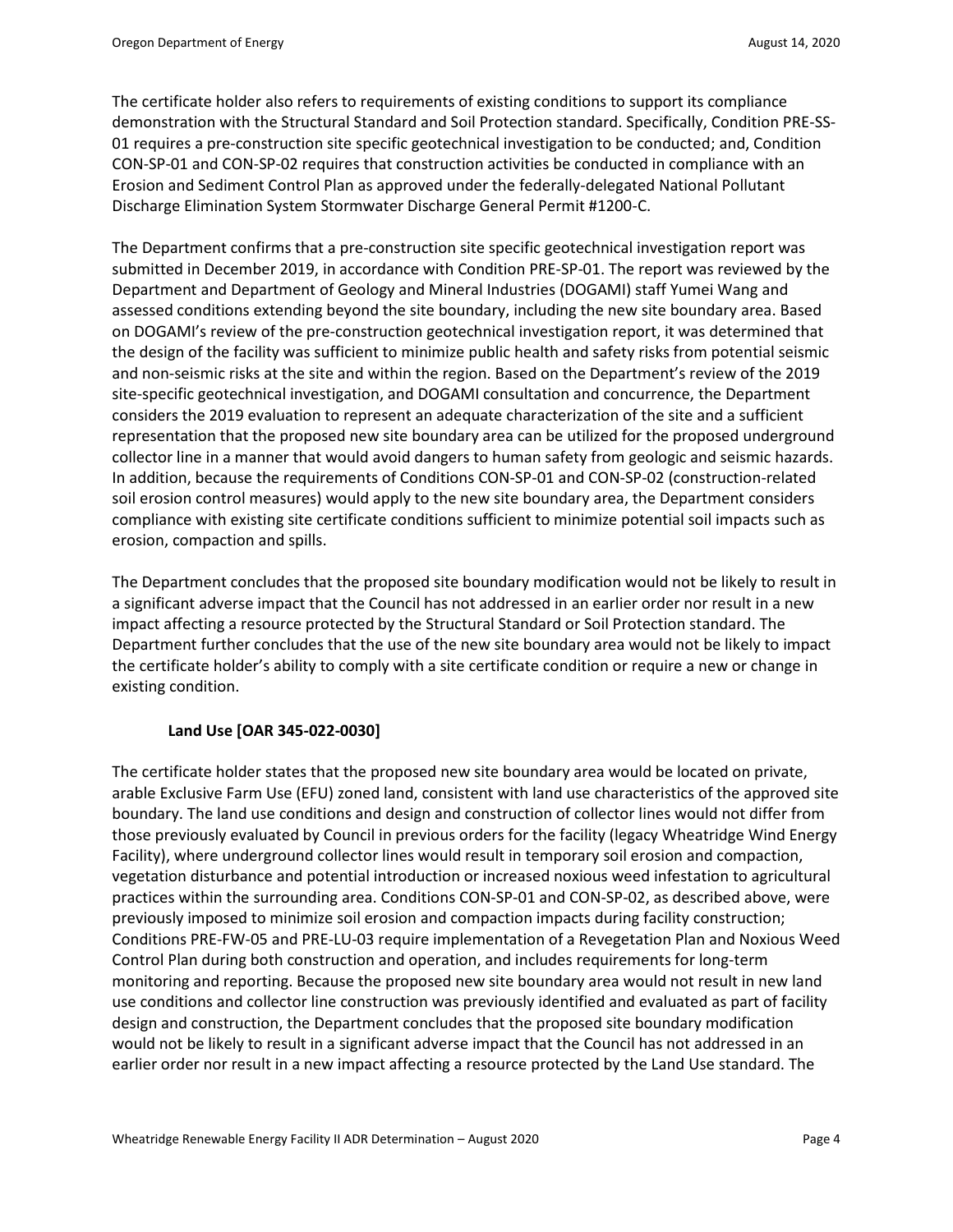Department further concludes that the proposed site boundary modification would not be likely to impact the certificate holder's ability to comply with a land use-related site certificate condition or require a new or change in existing condition.

# **Fish and Wildlife Habitat [OAR 345-022-0060]; Threatened and Endangered Species [OAR 345- 022-0070]**

In the ADR, the certificate holder describes that the vegetation characteristics within the new site boundary area includes revegetated and native perennial grassland. In addition, the new site boundary area is within Oregon Department of Fish and Wildlife's (ODFW) designated Category 2 habitat for biggame winter range, consistent with non-agricultural areas of the existing site boundary. The certificate holder confirms that the new site boundary area is within suitable habitat for Laurent's milkvetch, a state-listed threatened native plant species. The certificate holder surveyed the new site boundary area in 2019, during protocol-level Washington Ground Squirrel (WGS) surveys conducted to satisfy preconstruction requirements, and on August 6, 2020 for presence of Laurent's milkvetch. The Department, in consultation with ODFW District Biologist Steve Cherry reviewed the 2019 survey report and confirm that the survey area included the new site boundary area, based on protocol survey area, and that the results applicable to the new site boundary area did not identify the presence of any WAGS or other state-listed species. Based on the 2020 survey, the certificate holder confirms that Laurent's milkvetch was not present within the new site boundary area.

The certificate holder describes that the proposed alternate collector line route would result in temporary disturbance to Category 2 grassland habitat, which would be mitigated through the Revegetation Plan (PRE-FW-05). The certificate holder confirms that temporary impacts to grassland habitat, habitat types expected to recover within a relatively short duration (3-5 years), are not required to be mitigated through the Habitat Mitigation Plan (HMP) because the HMP covers permanent and temporal habitat impacts. Therefore, the proposed site boundary modification would not impact or require changes to the HMP. Based on review of the HMP (December 2019), the Department concurs that the HMP would not be impacted or require amendment as a result of habitat impacts from activities within the new site boundary area.

Conditions PRE-FW-05 and PRE-LU-03 require implementation of a Revegetation Plan and Noxious Weed Control Plan during both construction and operation, mitigating temporary impacts to grassland habitat. These conditions ensure that temporary habitat impacts within the new site boundary area are mitigated consistent with the Council's Fish and Wildlife Habitat standard. Conditions GEN-FW-01 and CON-FW-02 establish restrictions on construction timing within mule deer winter range from December to March; and within sensitive nesting seasons of State-sensitive raptor nests, if in proximity to construction activities. In the ADR, the certificate holder confirms that the proposed site boundary modification and construction of the underground collector line using the alternate route would maintain compliance with these conditions because construction would commence and conclude between June and August (outside of the mule deer winter range sensitive season), and because there are no raptor nests or nesting structures within proximity to the new site boundary area.

Based upon continued compliance with these conditions and based on the Department's evaluation of the certificate holder's analysis, the Department concludes that the proposed site boundary modification would not be likely to result in significant adverse impacts to fish and wildlife habitat and threatened and endangered species that the Council has not addressed in an earlier order. The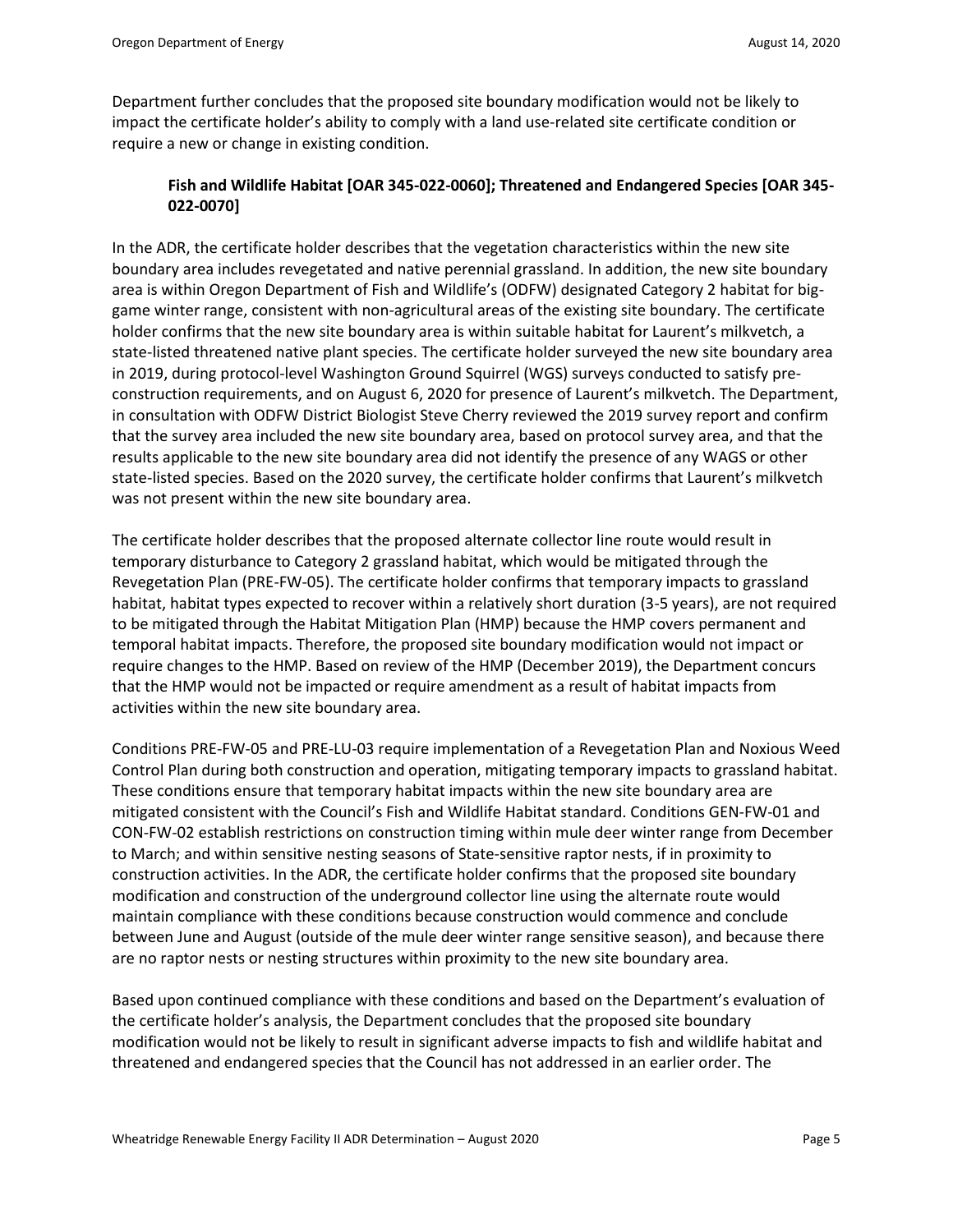Department further concludes that the proposed site boundary modifications would not be likely to impact the certificate holder's ability to comply with a site certificate condition previously imposed to satisfy the Council's Fish and Wildlife Habitat, or Threatened and Endangered Species standards or require a new or change in existing condition.

### **Historic, Cultural and Archaeological Resources [OAR 345-022-0090]**

The certificate holder conducted a literature review in 2014 as part of the ASC to identify studies and previously recorded historic, cultural and archeological resources within 1-mile of the site boundary, and, on August 3, 2020 conducted a pedestrian level field survey of the proposed new site boundary area. Based on the 2014 literature review and 2020 pedestrian level field survey, the certificate holder confirms that there are no cultural, historic or archeological resources documented or identified within the proposed new site boundary area that could be impacted during construction or operation. Council previously imposed Condition CON-HC-02 requiring that if, during construction, unknown historic, cultural or archeological resources are inadvertently discovered, that the certificate holder stop work and contact the Department and Oregon State Historic Preservation Office to consult on proper handling and evaluation of the resource prior to work continuation. Based on the results of the 2014 literature review, as reviewed by the Department and SHPO, and results of the 2020 pedestrian-level survey, and compliance with existing site certificate conditions, the Department concludes that the Council may continue to rely upon the existing conditions in the site certificate to address the protection of historic, cultural and archeological resources within the site boundary. Further, the Department concludes that the proposed new site boundary area would not be likely to result in significant adverse impacts to cultural, historic and archeological resources that the Council has not addressed in an earlier order.

#### **Removal Fill Law [OAR 141-085-0500 through 141-085-0785]**

In the ADR, the certificate holder presents the results of review of the United States Fish and Wildlife Service's National Wetlands Inventory database for jurisdictional waters within the proposed new site boundary area (results presented on WREFII ADR Figure 2). The certificate holder also describes a reconnaissance level biological survey conducted on August 4, 2020, where presence of wetlands or waters of the state was assessed. Based on the database review and 2020 survey, the certificate holder confirms that there are no jurisdictional waters of the state within the proposed new site boundary area. Therefore, based on the Department's review of the certificate holder's assessment, the Department agrees with the certificate holder that because there are no jurisdictional waters of the state which could be impacted within the new site boundary area, a Removal-Fill permit from the Oregon Department of State Lands continues not to be required for the facility.

#### **Determination**

The Department agrees with the certificate holder's evaluation under OAR 345‐027‐0350 and determines that the proposed site boundary modification included in the WREFII ADR do not require a site certificate amendment. The Department agrees that the proposed new site boundary area would not cause a significant adverse impact to a resource protected by EFSC standards, and would not substantially impair the certificate holder's ability to comply with site certificate conditions. Compliance with applicable EFSC Standards, State and local laws, rules, and ordinances would not be expected to be affected by the proposed site boundary modification. In accordance with the requirements of OAR 345‐